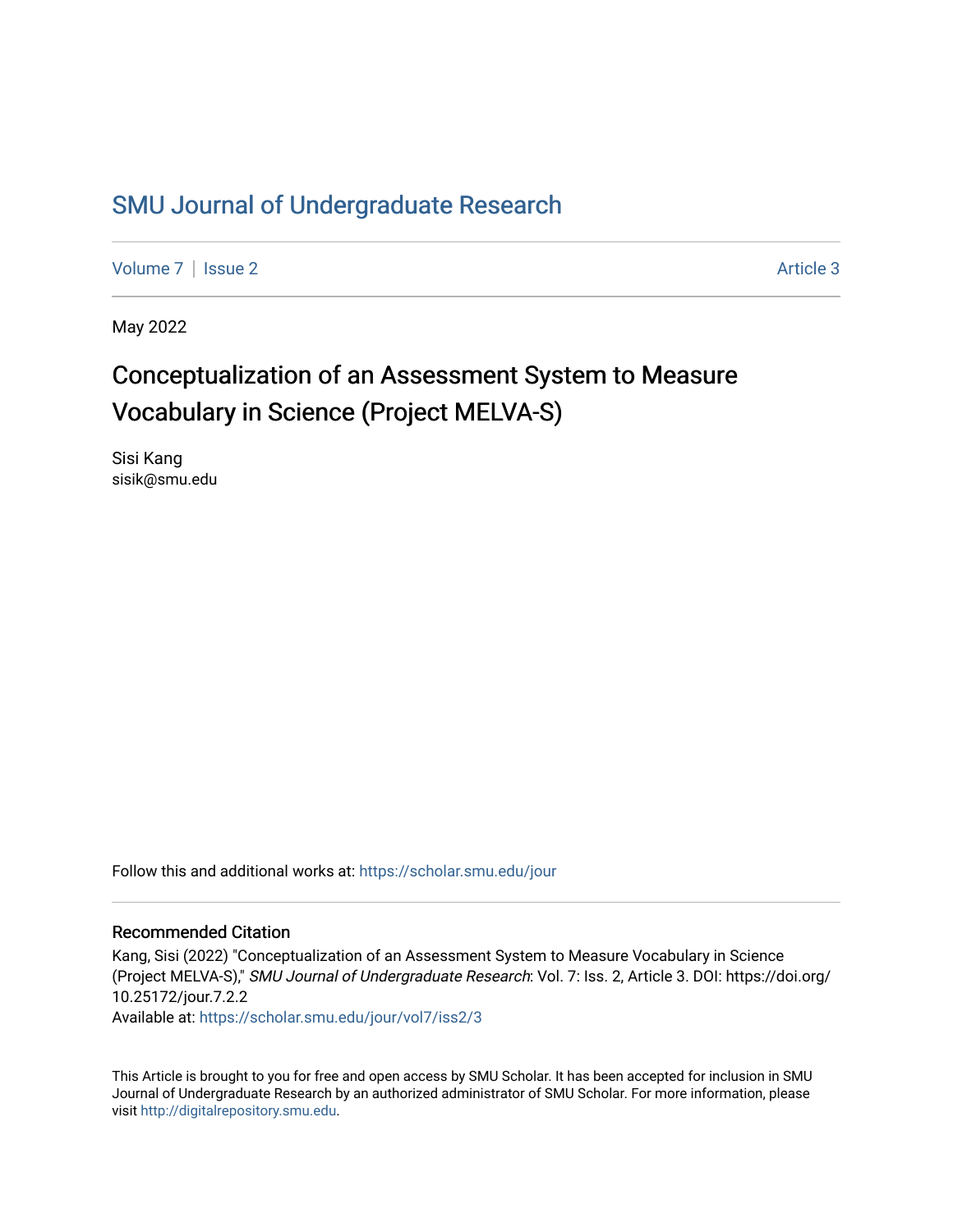# **Conceptualization of an Assessment System to Measure Vocabulary in Science (Project MELVA-S)**

## Sisi Kang

## sisik@smu.edu

## Mentor: Dr. Eric C. Larson<sup>1</sup>

#### **ABSTRACT**

This paper aims to report the conceptualization of a web-based Automated Speech Recognition Scoring System, project MELVA-S (Measuring the English Language Vocabulary Acquisition of Latinx Bilingual Students), to measure the science vocabulary of second- and third-grade Latinx students. ELVA (English Learner Vocabulary Acquisition First Iteration) and ELVA-2 (English Learner Vocabulary Acquisition Second Iteration) focused on student's learning and comprehension on science vocabularies. Both of the iterations are the foundation to build MELVA-S, which intends to measure and evaluate student's answers with greater accuracy with Machine Learning. As a web-based agent, this system increases satisfaction for both teachers' and students' User Experience (UX) from content, design, and engineering perspectives. The project utilized a design-thinking approach and prototyped both the algorithm and the automated system interfaces. Future iterations of ELVA-2 and MELVA-S could consider adopting a Human-Centered Machine Learning approach, implemented with incremental improvements that include evaluation and testing with users, to keep enhancing both usability and functionality of the system for better UX.

#### **1. INTRODUCTION**

## *A. Background of ELVA, ELVA-2, and*

#### *MELVA-S*

There has been a rising trend in machine learning and Child-Computer Interaction. It is noticeable that the English learner population, and specifically, the Spanishspeaking bilingual student population, has vastly increased over the last decade in the U.S. [1] Considering high risks of young Hispanic learners dropping out of school due to failure to learn effectively[1] and the iterative nature of technology, systems must have a cost-effective, efficient, minimally invasive tool to enhance and satisfy the everchanging student and teacher needs.

ELVA (English Learner Vocabulary Acquisition First Iteration) was developed at SMU in 2014. The purpose was to promote and increase the vocabulary knowledge, text comprehension and English language proficiency of Spanish-speaking English Learners (ELs) in second grade. The application developed taught students scientific terminologies and assessed whether they understood them. Researchers designed this intelligent tutoring system where student audible interactions were recorded since it is advantageous for engaging second-grade Latinx students in describing and explaining phenomena using expanded comprehension from students' existing vocabularies [1]. This assessment involved asking students to accurately synthesize and utilize the words by speaking in front of a camera. Previous work has shown that by involving video and voice recordings, second-grade students participate more, practice well, can be assessed with individualized modules, and achieve high levels of enjoyment compared to typical content instruction [1].

ELVA-2 (English Learner Vocabulary Acquisition Second Iteration) was the extention of ELVA, promoting monolingual and bilingual second-grade students' scientific vocabulary and language proficiency. Specifically, ELVA-2 focused on testing a science vocabulary intervention delivered to second-grade students through the Canvas Learning Management System.

In addition to developing a science vocabulary program that supports student learning of science, MELVA-S intend to build a scoring system that automatically scores student answers to questions. This approach would help teachers understand the language and vocabulary students need to understand science and reduce the time teachers spend giving and grading tests. Thus MELVA-S incorporates the same concept with ELVA and ELVA-2 and evaluate students through the automated scoring system in the program. To accomplish this, project MELVA-S, a new web-based product, will include a speech recognition system and a user-friendly computerized scoring system for the target users [2].

The project is based on construction learning theory, which acknowledges that students can become participants in co-creating their learning journeys [16]. Their knowledge bases cannot be obtained by just listening and watching, but also by involving their overall educational experiences through interactive learning. ELVA-2 embraces construction learning theory by utilizing technology to create an embodied reality. Students can learn through audio interaction; they talk to the interface about scientific word definitions, and provide example sentences using the words learned through the system.

<sup>&</sup>lt;sup>1</sup> Dr. Larson is an Associate Professor in Computer Science in SMU's Lyle School of Engineering.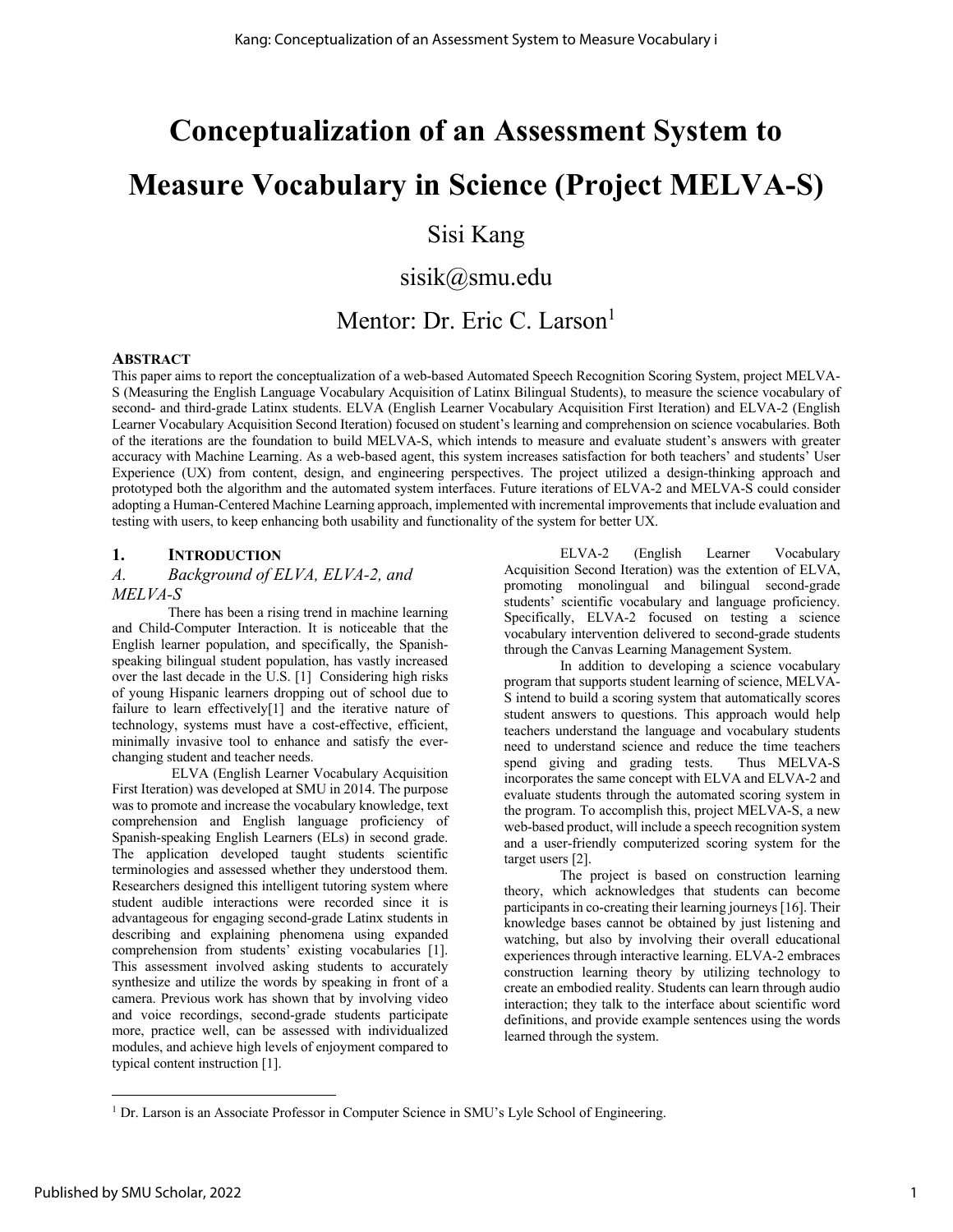#### *B. The MELVA-S System as a Web-based Product*

Technology has been advancing at an exponential rate; children grow up in an environment that is immersed in technology, such that they are considered digital natives and frequent users and owners of electronic devices. Research involving Child-Computer Interaction, including its design and methodology, according to Read and Markopoulos, is in urgent need of scientific investigation [3].

There are three main perspectives to consider in conceptualizing, designing, and developing a user-friendly product for both teachers and students. First, the content needs to be essential for teachers to teach and students to learn. Second, the usability and aesthetic aspects of the system need to be taken into account. Third, the application's technical facets and functionality need to be considered [14].

Seymour Papert, the first researcher who inspired Child-Computer Interaction, suggested that constructionist learning theory emphasizes the importance of children becoming authors and creators [4]. This seamlessly resonates with the concept of ELVA-2 and MELVA-S, which is to assess students' understanding and knowledge of a solid vocabulary as a building block of English Proficiency [1][2].

Next, the design must nurture children's critical thinking skills [5]. Building a better UX is more than having improved usability or simply creating more aesthetically pleasing user interfaces. It entails the social, cultural, and emotional experiences that are rewarding, fun, and aesthetically satisfying to use [6].

According to Evanini et al. [8], use of automated scoring technology within K-12 English Language Proficiency assessment has surged in recent years while limitations remain. Functionality-related issues such as the timeliness, quantity, and quality of feedback received from the students can be challenging [9].

This paper provides the conceptualization, design, and development of an automated scoring system that can support and expand the capabilities of ELVA-2 and MELVA-S. To build on these projects, I will consider the content, engineering, and design of ELVA and MELVA-S. I also include ideas on how to test the feasibility and usability of the programs.

#### **2. METHODOLOGY**

A User-Centered Design Thinking approach [15] was chosen to put user needs first and pull the constraints for automated scoring from the field of Child-Computer Interaction. Design thinking is a human-centric process that embraces a user-centered framework. Specifically, designers must first understand the stakeholders' requirements, the users, and their problems by empathizing, defining, refining, and only then exploring what could be done by ideation and prototyping. The last step is materialization by testing, implementing, and re-iterating for the best result.

From the empathy component of Design Thinking, it is crucial to understand (1) the initial problem ELVA-2 is solving,  $(2)$  the target users, and  $(3)$  the functions and features the design needs. Having better UX ensures both students and teachers have fewer distractions when using the system, which improves on the entire experience. Understanding users so as to empathize with them is the first step to find the root cause and pain points from the users' perspectives. While some background information of the program was shared through stakeholders, the team also evaluated various videos students took from two learning modules, about Rocks and Volcanoes, on Canvas.

The previous program, ELVA, utilized a software tutoring system, allowing students to practice scientific terminology using video and voice recording. However, this raises concerns about accessibility because different system requirements for software created a burden for teachers in assessing each student; it is far easier to assess using the form of multiple-choice only questions. Furthermore, students also do not have immediate feedback on the answers. Feedback is vital to enhance child engagement and satisfaction [3]. To solve the problem of immediate feedback, we explored the reliability and feasibility of using an automated scoring system.

Projects ELVA-2 and MELVA-S can also be conceptualized through Debra Levin Gelman's theories, principles, and real-life practices [5]. One key idea includes child communication through play. Designers are responsible for understanding the users so that they are able to complete a task with ease. We know that children love visual and audio feedback [5]; utilizing and including these features in the MELVA-S system will help to make children's experience more fun and interactive for better involvement. In this way, scoring and evaluating can be more effective and practical for validating their answers.

Five fundamental methodology principles of voice user interface design are utilized, including end-user input, integrated business, user needs, conversational designing, and context [10]. Tools used for prototyping and wireframing include Balsamiq and Adobe Creative Cloud.

The Automated Speech Recognition System for MELVA-S intends to utilize the following to recognize, examine, and score responses: ELVA research project secondary data and content, speech-to-text technology, services on Amazon Web Services, and transcribed audio files that are generated by existing students' recordings. To ensure that both ELVA-2 and MELVA-S are accessible, cost-effective, and practical learning tools, the Automated Speech Recognition System will be a web-based application. Its feasibility and reliability will be assessed by surveying students and teachers after the system is developed [2].

We started by assessing a total of 906 student video entries. The video entries were converted to transcripts and JSON files (Figure 1). All the data obtained was from two Earth Science modules: Rocks and Volcanoes.

The questions were categorized into three general types from the student entry data. The first type is open questions, for which the answers could vary and are very hard to predict. Questions include, "*Can you think of a school event that could be released in the news?*" and, "*Think of a sentence where you can use the word heat as a verb.*" The second type is semi-open questions, including, "*What do you know about volcanoes?*" and, "*What does erupt mean?*". ELVA-2 already has a set of expected answers provided for these questions. The last category is repeating questions; some examples include reading a word aloud, repeating a paragraph, and spelling a word's syllables.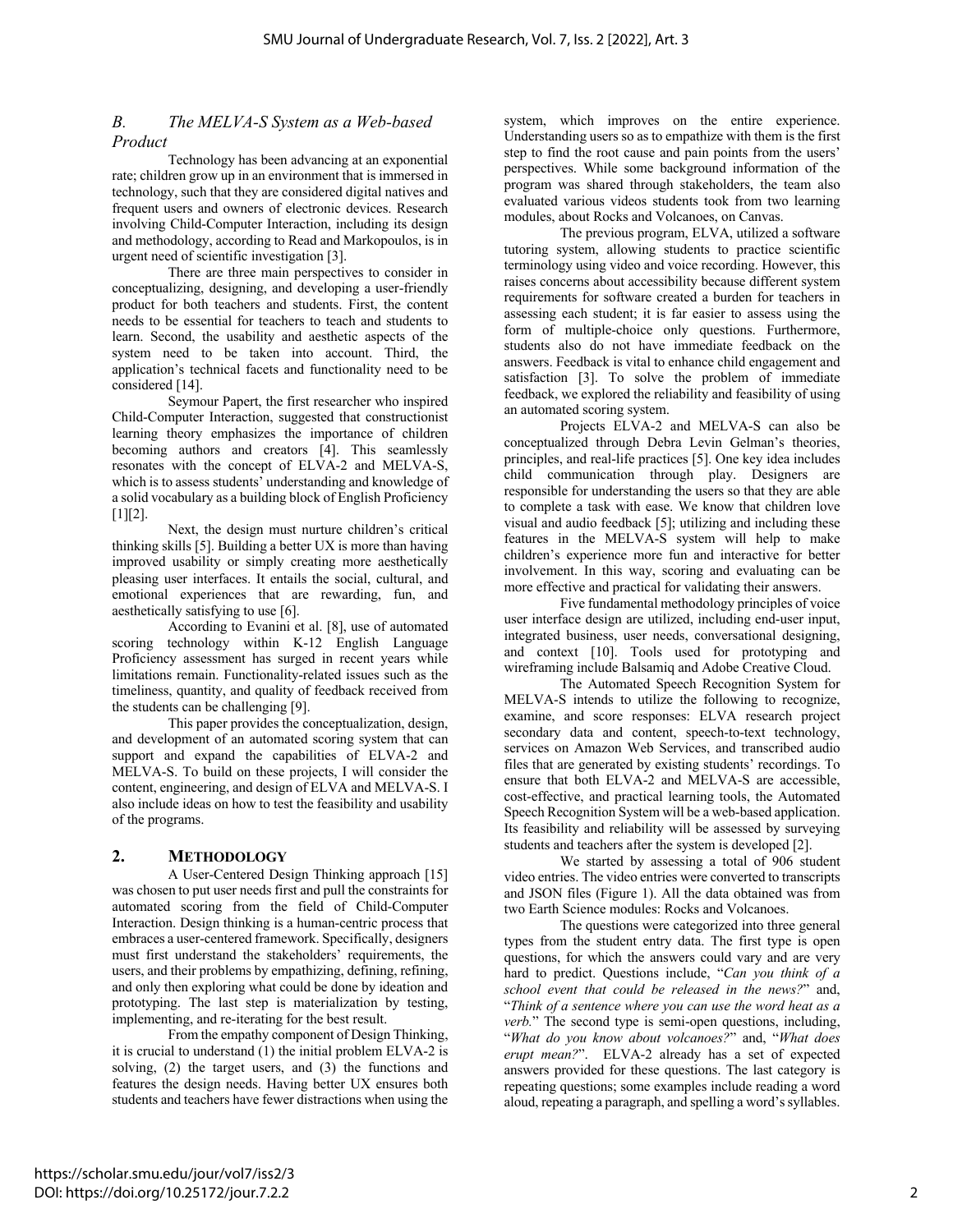Finding an excellent algorithm to match the keywords is crucial because it is essential to improve scoring accuracy.

#### **3. RESULT**

The ideation and prototyping phase evaluated student answer inputs using the handcrafted feature, matching keywords of the answers manually. A high-level algorithm was designed accordingly (Appendix B). First, the software will overlook the video input and focus on the audio input. If the audio entry is valid, the software will proceed to Amazon S3, utilizing the API through AWS Transcribe. Second, based on the three types of scoring, the software gives users real-time feedback; if a question type is undecided, then a manual evaluation will be required and queued to the teacher's system.

To further make this automated scoring system viable, feasible, and desirable, the result of correctness is compared using a confusion matrix (Figure 2). This matrix contains information about actual and predicted classifications in terms of attribute selection in these existing data [12]. The ground truth results are the data that has been manually evaluated, which can be compared with the textto-speech results. Another way to improve the scoring model is to manually modify keywords for more accurate outcomes based on the performance and data over time.

The two figures below show two different ways of presenting the accuracy values of the current data. True positive indicates the scoring model positively predicted the correct answer; false positive represents data that should not be true, but the scoring model incorrectly predicted the response toward the positive class; false negative means the incorrect answers were not correctly predicted; and true negative indicates the data accurately predicted the wrong answers.

After utilizing AWS (Amazon Web Services) to transcribe without a custom setting, which is the 'before' result. There were 29 true negatives, 51 true positives, 28 false negatives, and 13 false positives.

The 'after' results using custom vocabularies indicate slight improvements. There were no changes to true negatives. However, true positives increased by 7, false positives decreased to 12, and false negatives decreased by 6.

After two iterations of running the confusion matrix model, improvements in the automated scoring procedure are shown in Figure 3. To indicate a better comparison algorithm, two different swarm plots were established to showcase the number of words in the students' response that overlap with the ideal answer, which is the ground truth for each question.

This figure has two sections: 'before' and 'after.' The 'before' section on top indicates the first iteration results performed manually (intersection\_manual) and through AWS (intersection AWS) before the automated scoring. The 'after' section on the bottom indicates the second iteration results and the associated improvements.

Correct answers are displayed in blue and incorrect answers are in yellow. The left side (Manual transcription) is the ground truth result, with the student answered evaluation by the teacher manually. This is the target result for the most accuracy. The right-side plots are

the AWS Transcribe results (AWS Transcription), with the algorithm consistently overlapping with the ground truth. The more identical manual transcription and AWS graphs look, the more accurate the result is.

Besides the speech recognition from the engineering perspective, a product vision document was developed to communicate better and identify precise requirements and objectives (Appendix A). Low-fidelity sketches, mockups, and three versions of typical and highfidelity prototypes were re-iterated and discussed among different stakeholders below.

#### **4. DISCUSSION**

The preliminary findings indicate that an automated speech recognition scoring system to enhance Child-Computer Interaction has potential and should improve over time as a web-based agent. It is reliable for measuring and assessing ELVA-2 (English Learner Vocabulary Acquisition) and MELVA-S students. The system can help increase satisfaction related to both teachers' and students' UX.

A frequent challenge in developing computerbased tools and technologies is the design of effective user interfaces. The MELVA-S system design focuses on one primary task, which is the voice interface, to ensure good usability. Weinerth stated that a good usability interface is easy to understand, easy to use, and easy to learn, making a system that enables the user to focus on the primary task of the assessment [13]. Similarly, Harms and Adams also mentioned that a central requirement for computer-based assessment delivery tools is ease-of-use with minimal training [14]. These concepts have been incorporated during the design process. However, UX, at its core, is about empathizing with the users.

From an eight- to ten-year-old student's perspective, the following are desired characteristics of programs: easy navigation, a button or other specified place to press a key to start recording, and ensuring that the project is saved.

From a teacher's or administrator's perspective, desired characteristics are an automated scoring system and centralized management system, including customized reports of individual students. Another desired feature is that the computerized system accurately adjusts to unique teacher curricula over time.

From the functionality aspect, the Automated Scoring System indicates better comparison algorithms would provide more margin between the ground truth and the AWS transcribe results. Incorporating students' input to improve automated scoring over time based on the constructionism theory will assist teachers' and administrators' manual grading process. One constraint to consider is the accuracy perspective with a better outlook in future iterations of the system development, which is currently in progress. Another constraint is the nature of users being children; quite clearly, they will sometimes not answer questions like adults.

However, adults and children share some similarities in interaction design. They demand consistency, knowing the purpose, not being surprised, and *lagniappe*, meaning a little 'add on easter egg' such as an animation. Children between the ages of eight and ten want to be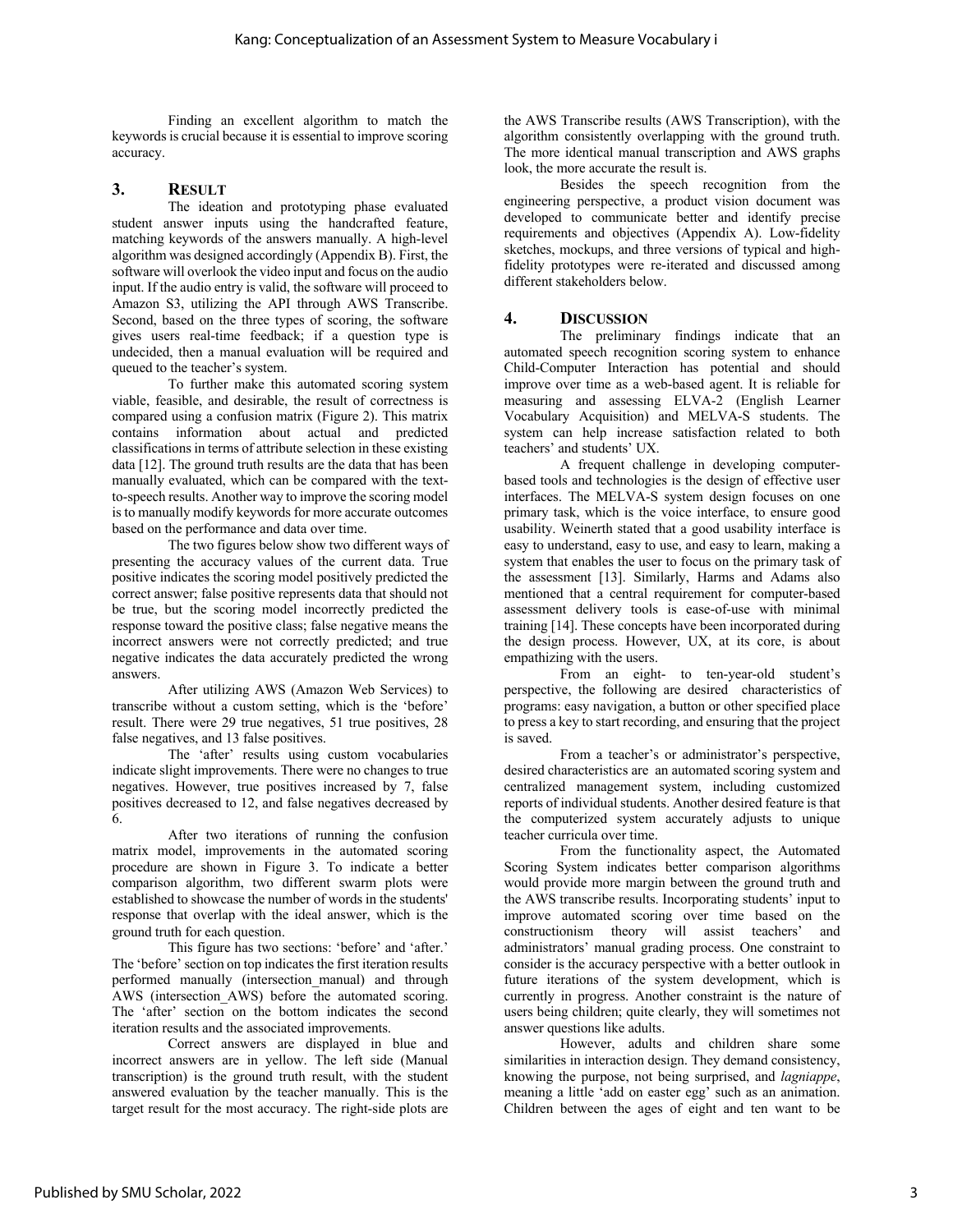considered authorities on their favorite topics. They would like to share content and videos with their friends. When it comes to interaction design, specifically for children ages eight through ten, they are extremely curious and able to think logically about concrete ideas or events while failing to realize abstract concepts. [5] This means they do not like to read descriptions as much as six- through eight-year-olds, and they attempt to skip instruction material whenever they can. Providing feedback or motivation for this age group proved to be extremely helpful [5].

Elspeth McKay suggested that the automated scoring process is complicated and will remain a goal for education assessment for immediate feedback [11]. The challenge remains that speaking in a spontaneous context is difficult to assess unless the task is more restricted [8]. This, in turn, contradicts the educator's purpose to allow children to express themselves freely for encouragement and a sense of motivation. Therefore, some future implications could include inviting the second and third-grade students as stakeholders to participate and design the system or interfaces, incorporating them into the subsequent development iterations with evaluation and testing of the content program, usability, and functionality.

In conclusion, this project has great potential to make incremental improvements utilizing the Human-Centered Machine Learning approach. With opportunities to test and validate second and third-grade students, fine-tuning the output of the transcriptions will assist greatly in getting the system with better accuracy by combining UX with Machine Learning Automatic Scoring System. In this way, the project can adopt an Agile process that will make incremental success to keep enhancing both students and teachers with better experiences.

#### **5. ACKNOWLEDGEMENTS**

First and foremost I am extremely grateful to Prof. Doris Luft Baker and Dr. Eric Larson for their invaluable feedback, continuous support, and patience. Their immense knowledge has encouraged me to continue my learning journey. I am indebted to SMU Ph.D. student Yihao Wang, who helped me find my footing in Machine Learning and provided advice for this paper. I am also fortunate to have been a part of the Engaged Learning and Grand Scholars Program. Thank you, Adam Scott Neal and Beryl Hellinghausen for the opportunity and invaluable assistance during my time in the program. Finally, I would like to express my gratitude to my parents. Without their unconditional support and encouragement, it would be impossible for me to complete my study.

#### **6. REFERENCES**

- [1] Baker, D.L., Otaiba, S. A., Cole, R., Ward, w., (2014). English Learner Vocabulary Acquisition (ELVA): Promoting the Vocabulary and Language Proficiency of Spanish Speaking English Learners in Second Grade.
- [2] Baker, D. L., Ma, H., Polanco, P., Conry, J. M., Kamata, A., Al Otaiba, S., Ward, W., & Cole, R. (2020). Development and promise of a vocabulary intelligent tutoring system for second-grade

Latinx English learners. *Journal of Research on Technology in Education*. Advance online publication. https://doi.org/10.1080/15391523.2020.1762519.

- [3] Read, J. C., & Markopoulos, P. (2013). Child–computer interaction. *International Journal of Child-Computer Interaction*, 1(1), 2–6. https://doi.org/10.1016/j.ijcci.2012.09.001.
- [4] Papert, S., (1988). The conservation of Piaget: The computer as a grist to the constructivist mill. In Forman, G. & Pufall, P., (Eds.), *Constructivism in the computer age* (pp. 3-13). Hillsdale, NJ.
- [5] Debra Levin Gelman. 2014. Design for kids: digital products for playing and learning, Brooklyn, NY: Rosenfeld Media.
- [6] H.Rex Hartson and Pardha S. Pyla. 2018. The UX book: process and guidelines for ensuring a quality user experience, Amsterdam: Morgan Kaufmann.
- [7] Effie Lai-Chong Law, Virpi Roto, Marc Hassenzahl, Arnold P.O.S. Vermeeren, and Joke Kort. 2009. Understanding, scoping and defining user experience: a survey approach. In Proceedings of the SIGCHI Conference on Human Factors in Computing Systems (CHI '09). *Association for Computing Machinery*, New York, NY, USA, 719–728. DOI: https://doi.org/10.1145/1518701. 1518813.
- [8] Evanini, K., Hauck, M. C., & Hakuta, K. (2017). Approaches to Automated Scoring of Speaking for K-12 English Language Proficiency Assessments. *ETS Research Report* Series, 2017(1), 1–11. https://doi.org/10.1002/ets2.12147.
- [9] Crook, A., Mauchline, A., Maw, S., Lawson, C., Drinkwater, R., Lundqvist, K., … Park, J. (2012). The use of video technology for providing feedback to students: Can it enhance the feedback experience for staff and students? *Computers & Education*, 58(1), 386–396. https://doi.org/ 10.1016/j.compedu.2011.08.025.
- [10] Michael H. Cohen, James P. Giangola, and Jennifer Balogh. 2004. Voice User Interface Design. Addison Wesley Longman Publishing Co., Inc., USA.
- [11] Elspeth McKay. 2013. EPedagogy in online learning: new developments in web mediated human computer interaction, Hershey, PA: Information Science Reference.
- [12] Kohavi, R., and Provost, F. 1998. On Applied Research in Machine Learning. In Editorial for the Special Issue on *Applications of Machine Learning and the Knowledge Discovery Process*, Columbia University, New York, volume 30.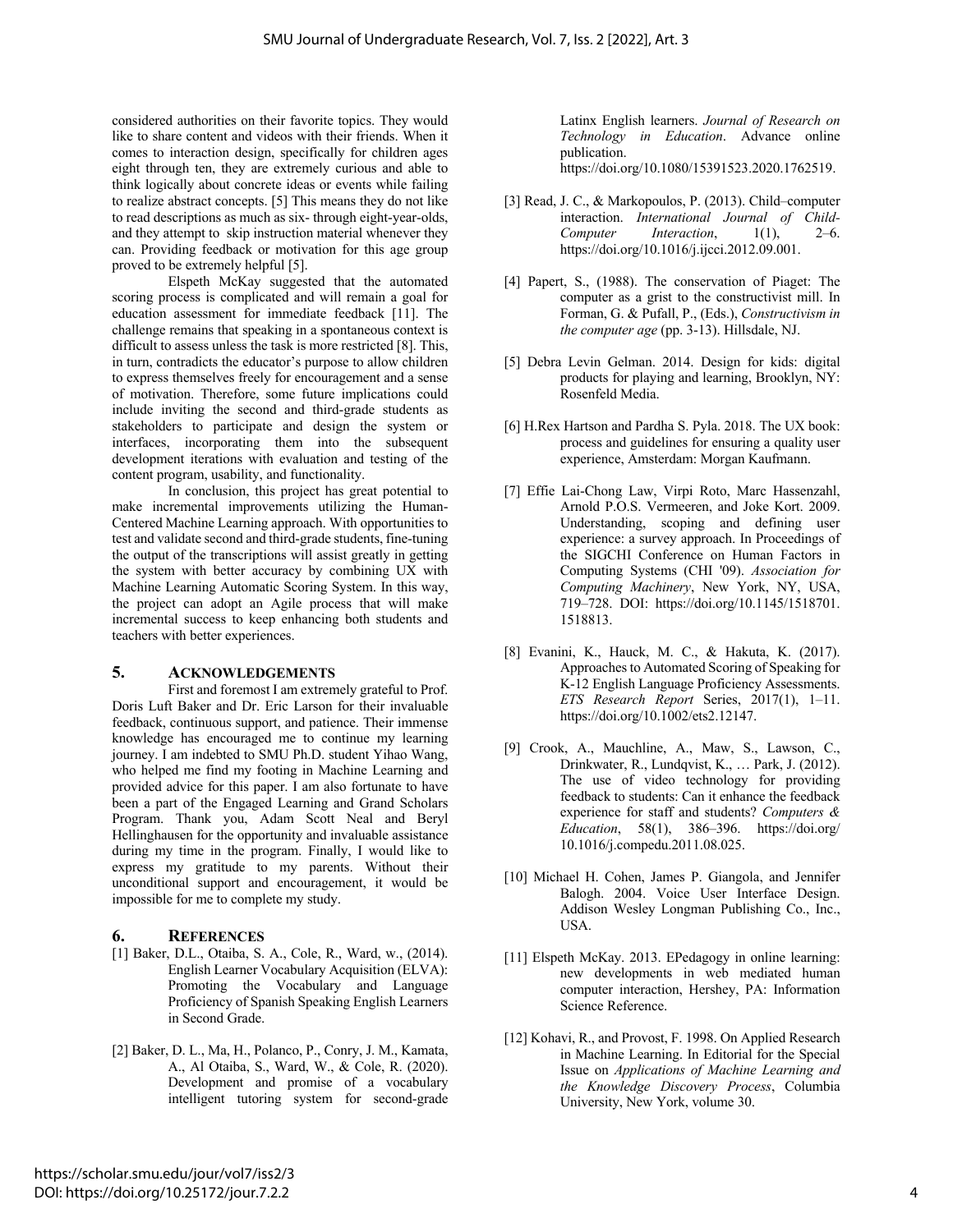- [13] Weinerth, K. (2015). How does usability improve computer-based knowledge assessment? Doctoral thesis, 2015, Luxembourg. Supervisors: Martin R., Koenig V. and Brunner M.
- [14] Niamh McNamara and Jurek Kirakowski. 2006. Functionality, usability, and user experience. Interactions 13, 6 (2006), 26–28. DOI: http://dx.doi.org/10.1145/1167948.1167972.
- [15] Hasso Plattner, Christoph Meinel, and Larry J. Leifer. 2011. *Design thinking: understand, improve, apply*, Heidelberg: Springer.
- [16] N. Brooks, Language and language learning: Theory and practice. 1964.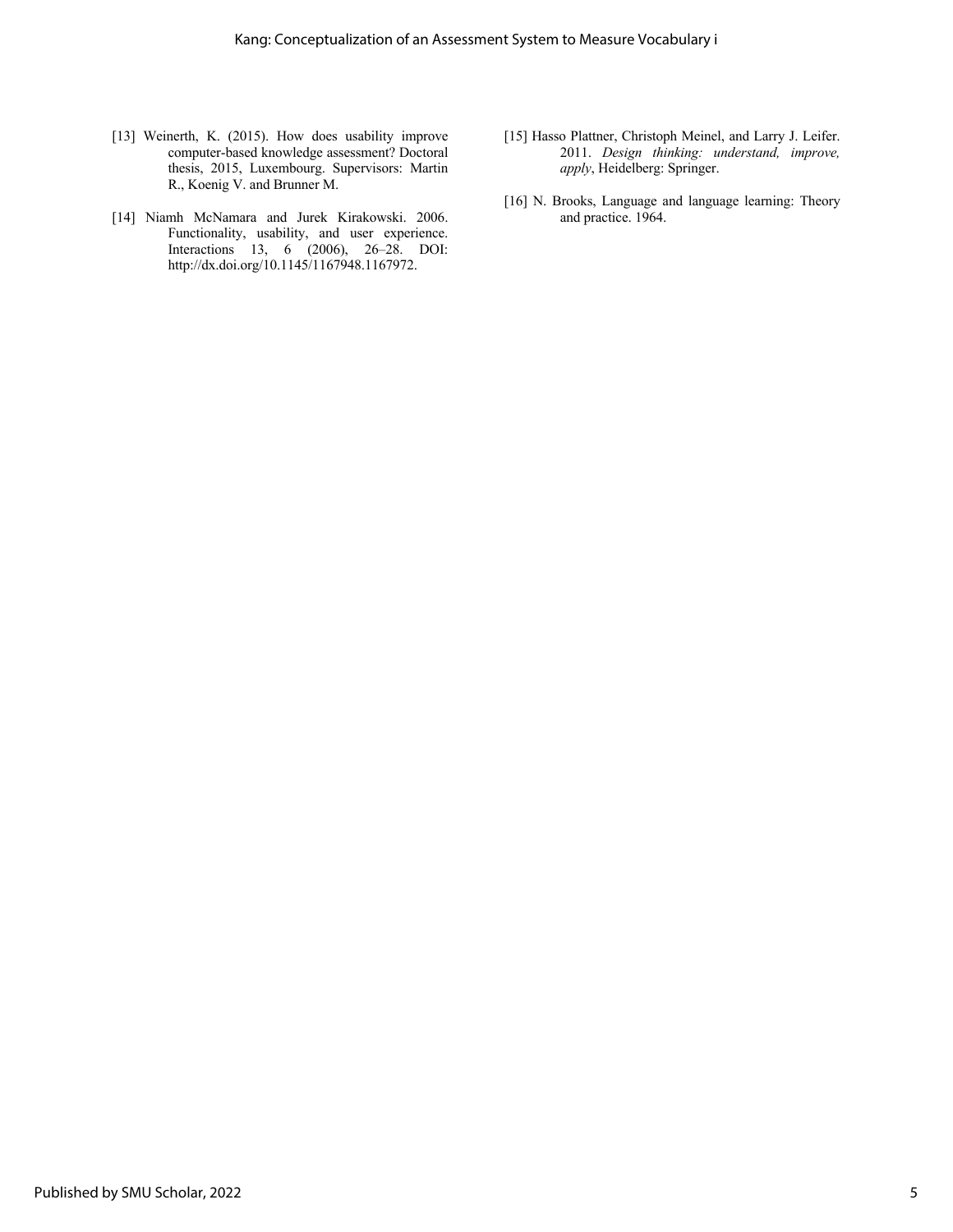

#### **7. APPENDIX 1: FIGURES AND TABLES**





Figure 2. Confusion matrix indicating the accuracy values of the scoring model.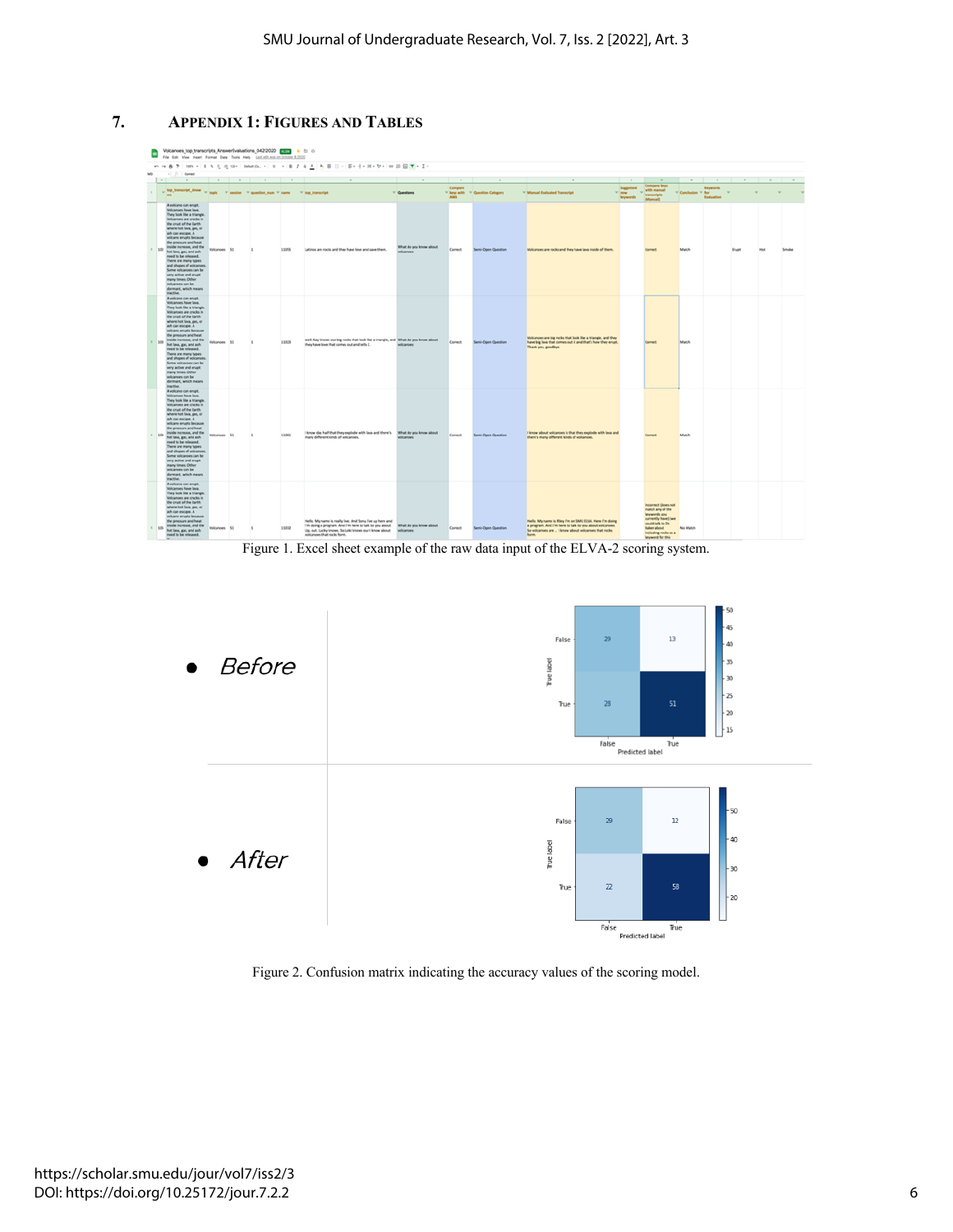

Figure 3. Confusion matrix swarm plots indicating the accuracy values of the scoring model.



Figure 4. Low fidelity prototype of the student's voice scoring system.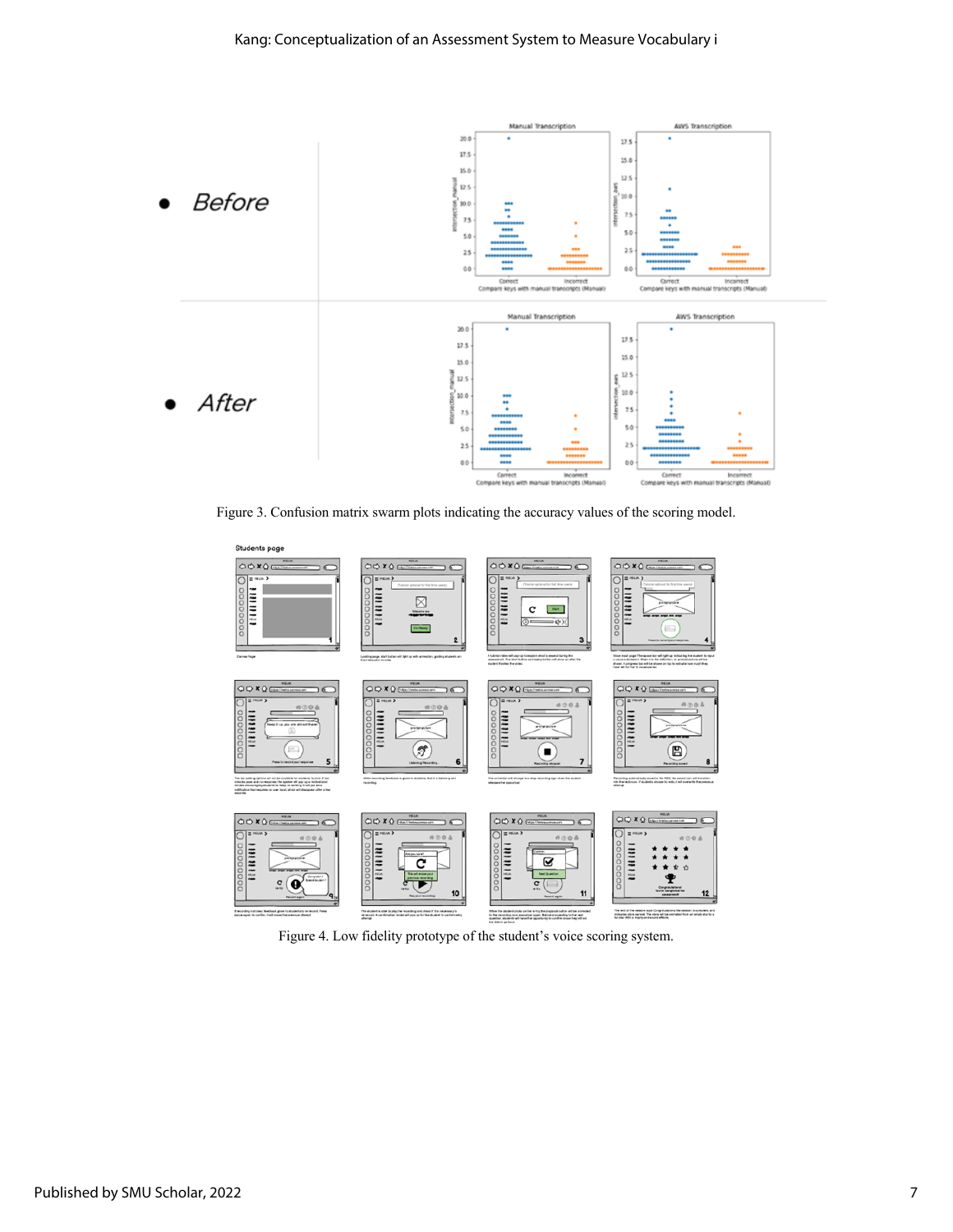**Teachers page** 



Figure 5. Low fidelity prototype of the teacher's voice scoring system.



Figure 6. High fidelity prototype of the voice scoring system incorporated/integrated on Canvas.

### **8. APPENDIX 2: PRODUCT VISION DOCUMENT, MELVA-S, VISION 0.2, 02/2021**

| Version | Date     | <b>Description of Changes</b>       | Author    |
|---------|----------|-------------------------------------|-----------|
| 0.0     | 2/2021   | Initial Release                     | Sisi Kang |
| 0.1     | 2/3/2021 | <b>First Revision</b>               | Sisi Kang |
| 0.2     | 3/5/2021 | Proofing for spelling/grammar/style | Andy Rash |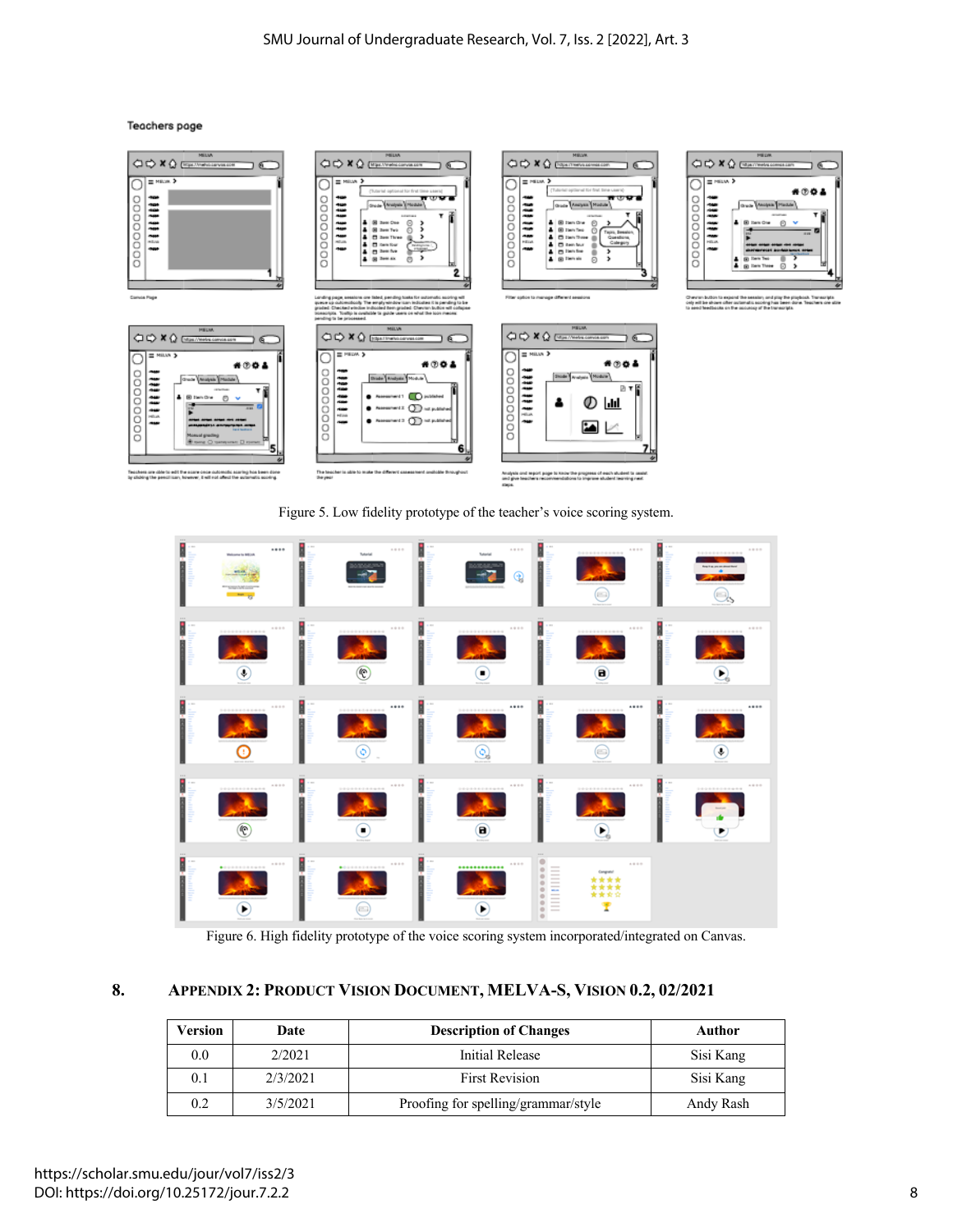#### *8.1. Executive Summary*

MELVA-S is an online tool and management system that utilizes automatic scoring to measure the degree of students' vocabulary knowledge.

#### *8.2 Approach*

*8.2.1 Key Requirements* Tutorial unction Assignment submission function Voice recording function Playback function Automated scoring function Student progress monitoring Student progress reporting function Teacher reporting function ------ **Nice to have:** Student stars Encouraging/motivating animations

#### *8.2.2 Current High-Level Flow*

Here is the current high-level flow of the website experience. **Initial Flow:** Student clicks on the assignments tab on the left Student selects the specific assignments option Student plays the recording and understand the prompt Student clicks on 'record and upload media' Student grants microphone and camera permission from pop-up window Student will start recording Student clicks 'Finish' to end audio recording Student may continue with the measurement or re-record their response when necessary Student clicks on 'submit' to submit the assignment Student clicks on the 'close' window icon

#### *8.2.3 Ideal High-Level Flow*

Here are the steps for ideal user flow: High-Level Stories.

#### *8.2.4 Key Actors*

Student Teacher MELVA-S Administrator (School Admin)

#### *8.2.5 Student Stories*

I need to turn on my microphone access when required.

I need to understand the purpose of this project and how it works by browsing the main page.

I need to record my answer with ease so that I have as few buttons to click as is possible.

I would like to receive motivational stars at the end of the session to feel more encouraged.

I need to have a notification to remind me to continue the session when I idle for two or more minutes to continue the assessment.

I need to see photos to have the proper context for answering the prompt.

I need to click on the following vocabulary quickly to complete the session as soon as possible.

I need the ability to re-record my response when necessary so that I don't submit a bad reaction.

I need to have a pop-up confirmation window before re-recording so I don't accidentally overwrite my previous recording.

I need to have the ability to resume if the page is refreshed or if the network is unstable to encourage me to continue my assessment without re-answering prompts.

I want to have an animated tutorial to help me grant permission to the browser to record audio to record responses to prompts adequately.

I want to hear my recordings to know how well I did.

I want to see a completion screen with stars.